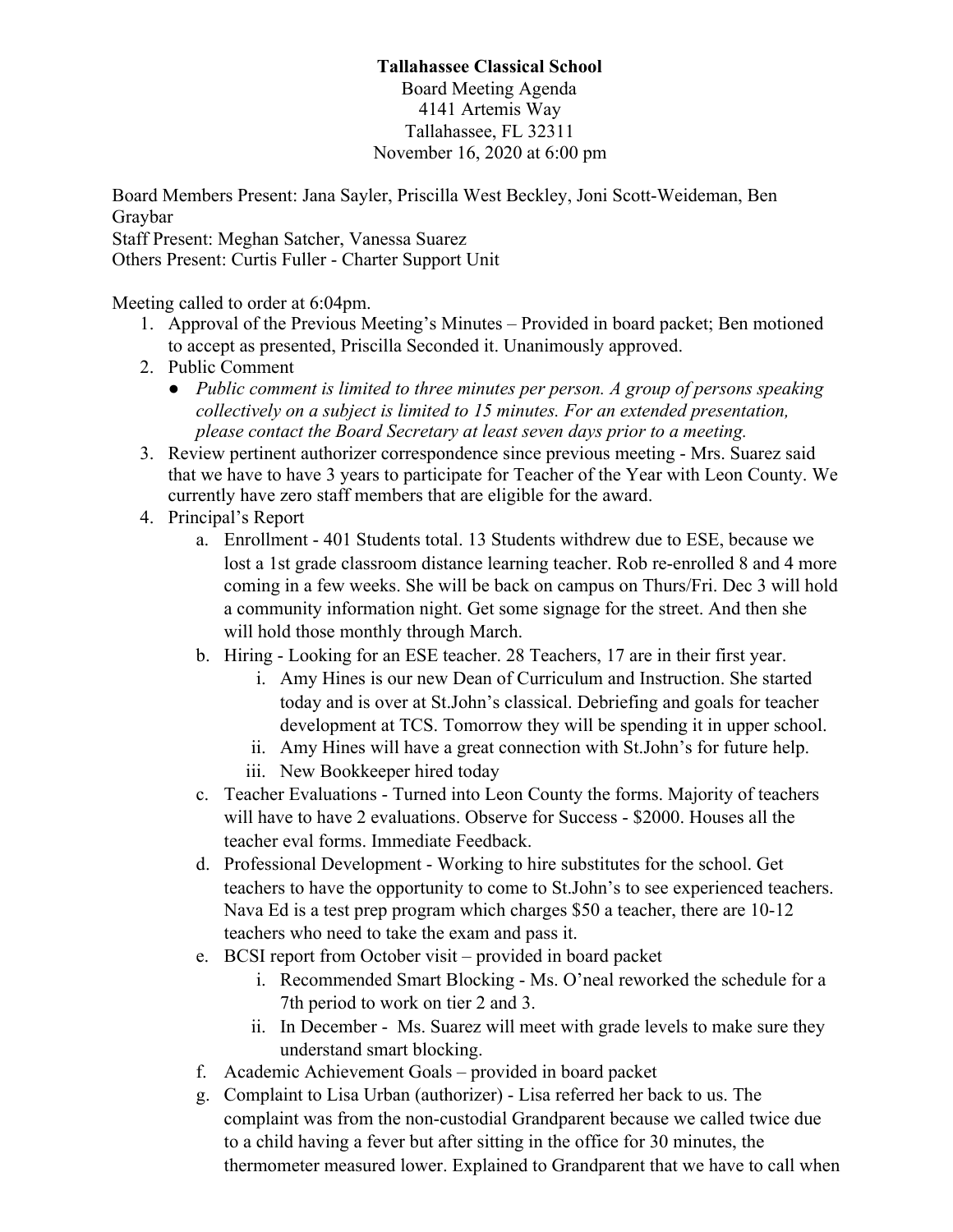we initially take the temperature. She understood. We do plan to taking the temperature before lunch instead of after lunch due to schedules. Ms. Suzarez called on Friday to speak to Mom but did not reach her but plans on reaching out to Mom tomorrow again.

- h. Working on Tier 2 and 3 students to show that we are smart blocking and having a plan to bring them up to grade level.
- 5. Business Manager's Report
	- a. SouthWood's Winter event rescheduled to virtual drive-through on Dec 5 We will not be participating and Jana will defer until Spring.
	- b. Enrollment / bond takeout timing The loan needs to be refinanced, at the time we refinance take out a large sum and finance the second building. We could just do two bonds. Planned on taking it out to Bond by Dec 2021. We have had lower enrollment. Consider building during year 3 instead of year 2 due to COVID and challenges in opening. There will be a cost associated with waiting to refinance. Ben mentioned that we have a low interest rate, so we should take advantage of the interest rate. Ben would assist with helping us look at commercial loans to compare to Bond rates.
- 6. Board Audit Committee Report (F.A.C.E.)
	- a. Financials October 2020 financials included in board packet. Negative Equity not an anomaly because being carried forward from our origination. Right now we are being paid on a full school enrollment because of COVID. We are awaiting an announcement from DOE.
		- i. Banking Priscilla moves to allow Jana to make a decision regarding banking with Prime Meridian vs. Hancock Whitney to ensure we have the lowest fees.
	- b. Achievements nothing to report
	- c. Compliance Form 990-N has been filed, Third Quarter financials and enrollment have been sent to Hillsdale
	- d. Environment John Curtis no longer works for St.Joe. To our knowledge there is no replacement.
- 7. New Business
	- a. Sign Variance agreement with Moore Bass It may cost \$5000 up to \$10000 to get a variance for our sign. The cost for them to file paperwork with the city. Joni motions to proceed with paying fee, Ben seconds it. Unanimously approved.
	- b. Board Member Application from Alan Chen Discussed his passion to help our board be successful. He is comfortable with IT, event planning, and marketing.
		- i. Ben motions to approve Alan Chen as a board member, Joni Seconded it. Unanimously approved.
	- c. NEBA membership renewal \$45.00 renewal. Joni motions not to renew until we have a member actively participating, Priscilla seconded it. Unanimously approved.
	- d. Use of Communications Media Technology for Board Meetings policy provided in board packet - Ben motions to approve the policy, Joni seconded it. Unanimously approved.
		- i. Reminder to post info for members to include
	- e. School Day Schedule Amendment Wednesday afternoon early dismissal for Professional Development. We would need to work with the after school to see if they will be able to come early. Mrs. Satcher will write up a survey to give to the parents for feedback. Data to show that parents are willing to accept the early dismissal to show the Leon County School Board why it is needed and it is accepted by parents.